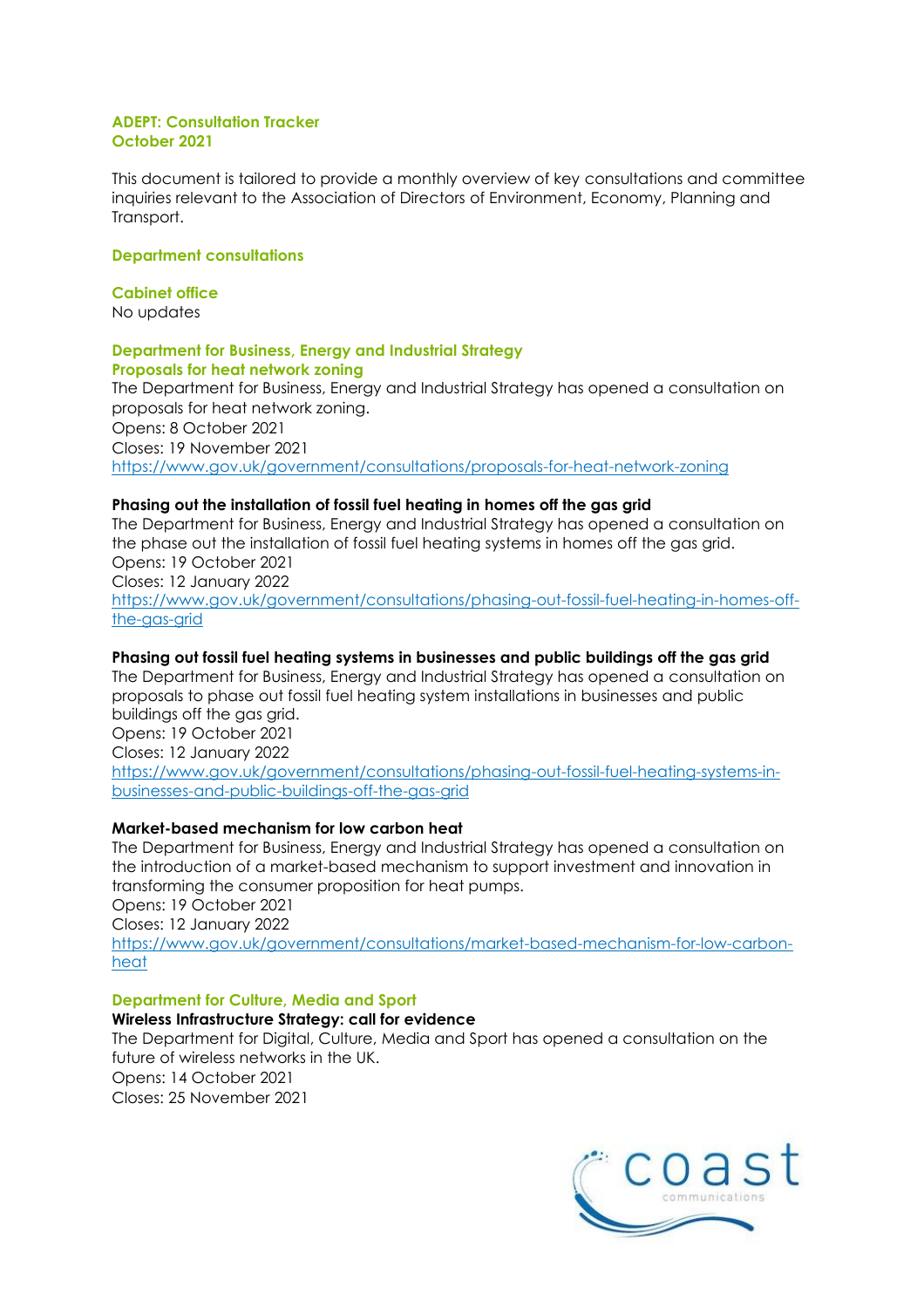# [https://www.gov.uk/government/consultations/wireless-infrastructure-strategy-call-for](https://www.gov.uk/government/consultations/wireless-infrastructure-strategy-call-for-evidence)[evidence](https://www.gov.uk/government/consultations/wireless-infrastructure-strategy-call-for-evidence)

# **Project Gigabit Programme: Open Market Review request for information - Second Release of Phase 2**

The Department for Digital, Culture, Media and Sport has opened a consultation on an Open Market Review request for information from broadband network providers operating in intervention areas identified in the second release of Phase 2 of Project Gigabit. Opens: 20 October 2021

Closes: 22 November 2021

[https://www.gov.uk/government/consultations/project-gigabit-programme-open-market](https://www.gov.uk/government/consultations/project-gigabit-programme-open-market-review-request-for-information-second-release-of-phase-2)[review-request-for-information-second-release-of-phase-2](https://www.gov.uk/government/consultations/project-gigabit-programme-open-market-review-request-for-information-second-release-of-phase-2)

#### **Department for Environment, Food and Rural Affairs**

#### **Water abstraction and impounding licensing in England: changes to the regulatory framework**

The Department for Environment, Food and Rural Affairs has opened a consultation seeking views on their plans to move water abstraction and impounding licensing into the Environmental Permitting Regulations regime.

Opens: 29 September 2021

Closes: 22 December 2021

[https://www.gov.uk/government/consultations/water-abstraction-and-impounding](https://www.gov.uk/government/consultations/water-abstraction-and-impounding-licensing-in-england-changes-to-the-regulatory-framework)[licensing-in-england-changes-to-the-regulatory-framework](https://www.gov.uk/government/consultations/water-abstraction-and-impounding-licensing-in-england-changes-to-the-regulatory-framework)

# **Department for Levelling Up, Housing and Communities**

No updates

# **Department for Transport**

#### **Creating a Road Collision Investigation Branch (RCIB)**

The Department for Transport is seeking views on the creation of a dedicated body to investigate the causes of road traffic collisions. Opens: 28th October 2021

Closes 9th December 2021

[https://www.gov.uk/government/consultations/creating-a-road-collision-investigation](https://www.gov.uk/government/consultations/creating-a-road-collision-investigation-branch-rcib)[branch-rcib](https://www.gov.uk/government/consultations/creating-a-road-collision-investigation-branch-rcib)

**HM Treasury**

No updates

#### **Current committee consultations & inquiries**

**Business Energy and Industrial Strategy Committee** No updates

**EFRA Committee**  No updates

**Environmental Audit Committee** No updates

**Housing, Communities and Local Government Committee** No updates